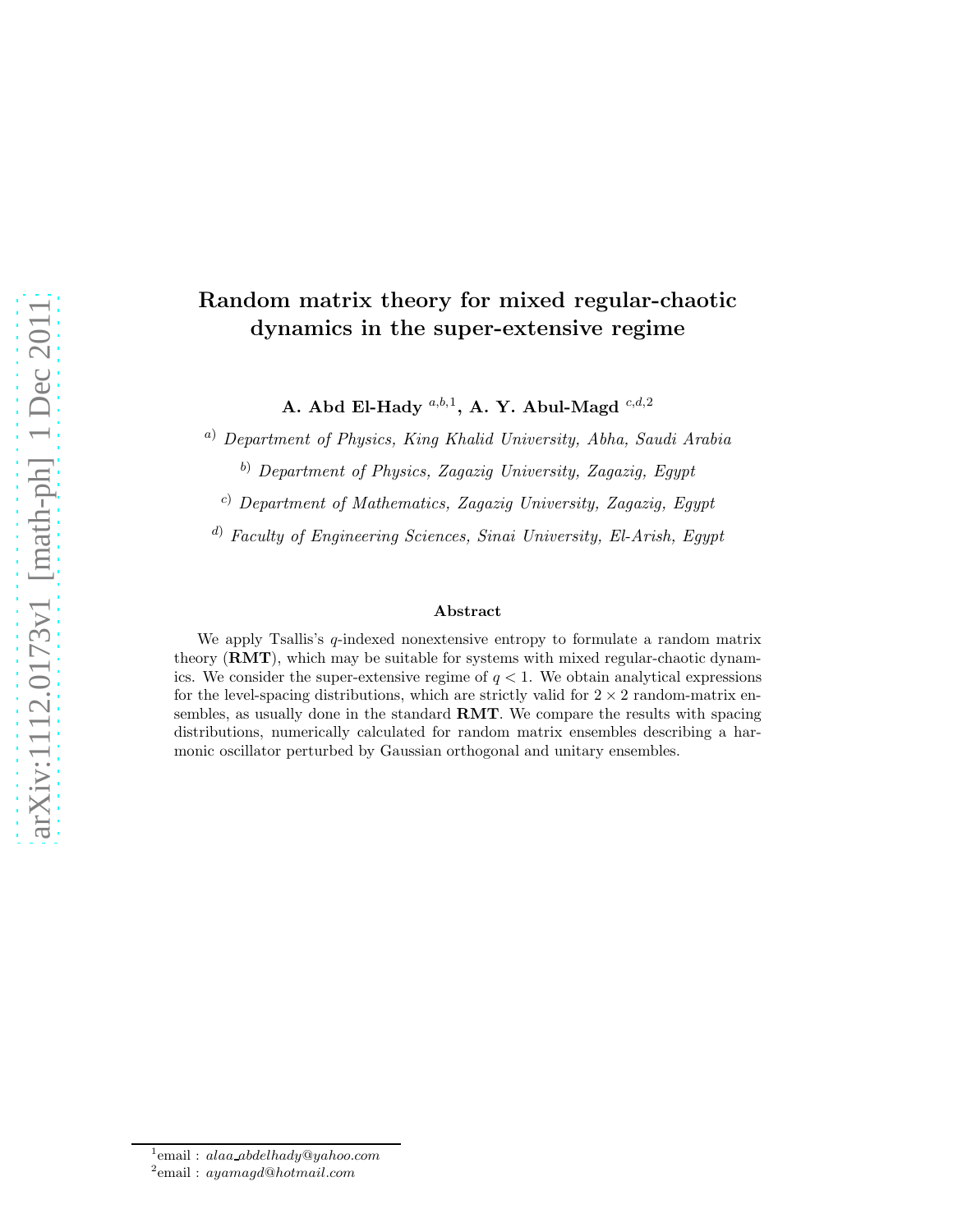## 1 INTRODUCTION

The past decade has witnessed a growing interest in Tsallis' non-extensive generalization of statistical mechanics [1, 2]. The formalism has been successfully applied to a wide class of phenomena; for a review see, e.g. [2, 3]. The standard statistical mechanics is based on the Shannon entropy measure  $S = -\int dx f(x) \ln f(x)$  (we use Boltzmann's constant  $k_B = 1$ ), where  $f(x)$  is a probability density function. This entropy is extensive. For a composite system  $A+B$ , constituted of two independent subsystems A and B such that the probability  $p(A+B) = p(A)p(B)$ , the entropy of the total system  $S(A+B) = S(A) + S(B)$ . Tsallis proposed a non-extensive generalization:  $S_q = (1 - \int dx [f(x)]^q)/(q - 1)$ . The standard statistical mechanics is recovered when the entropic index  $q = 1$ . The value of q characterizes the degree of extensivity of the system. The entropy of the composite system  $A + B$ , the Tsallis' measure verifies

$$
S_q(A+B) = S_q(A) + S_q(B) + (1-q)S_q(A)S_q(B),
$$
\n(1)

from which the denunciation non-extensive comes. Therefore,  $S_q(A + B) < S_q(A) + S_q(B)$ if  $q > 1$ . This case is called sub-extensive. If  $q < 1$ , the system is in the super-extensive regime. The relation between the parameter  $q$  and the underlying microscopic dynamics is not fully understood yet.

Non-extensive generalization to the random matrix theory  $(RMT)$  [4] has recently received considerable attention [5, 6]. The conventional **RMT** is a statistical theory of random matrices H whose entries fluctuate as independent Gaussian random variables. The matrixelement distribution is obtained by extremizing Shannon's entropy subject to the constraint of normalization and existence of the expectation value of  $Tr(\mathbf{H}^{\dagger}\mathbf{H})$  [7]. Non-extensive generalizations of RMT, on the other hand, extremize Tsallis' non-extensive entropy, rather than Shannon's. The first attempt in this direction is probably due to Evans and Michael [8]. Toscano et al. [9] constructed non-Gaussian ensemble by minimizing Tsallis' entropy and obtained expressions for the level densities and spacing distributions. A slightly different application of non-extensive statistical mechanics to RMT is due to Nobre and Souza [10]. Recently, Bertuola et al. [11] generated a new family of ensembles that unifies some important applications of **RMT**. In the range  $-\infty < q < 1$ , this family was found to be a restricted trace ensemble that interpolates between the bounded trace ensemble (Chapter 19 of [4]) at  $q = -\infty$  and the Wigner Gaussian ensemble at  $q = 1$ . The non-extensive formalism was applied in Ref. [12] to ensembles of  $2 \times 2$  matrices. Analytical expressions for the level-spacing distributions of mixed systems belonging to the orthogonal-symmetry universality class are obtained in [12]. The calculation of the spacing distribution showed different behavior depending on whether  $q$  is above or below 1. It is found that the subextensive regime of  $q > 1$  [13] correspond to the evolution of a mixed system from chaos modelled by the standard RMT to order described by the Poisson statistics. On the other hand, the spectrum behaves in a different way in the super-extensive regime, where  $q < 1$ . Starting with a value of  $q = 1$ , where the nearest-neighbor spacing (NNS) distribution is well approximated by the Wigner surmise (see below), and decreasing  $q$  the distribution becomes narrower, and more sharply peaked at spacing  $s = 1$ . It develops towards the picked-fence type, such as the one obtained by Berry and Tabor [14] for the two-dimensional harmonic oscillator with non-commensurate frequencies.

The present paper considers the departure from chaos in the super-extensive regime. Section 2 reviews the non-extensive formulation of RMT. It contains the derivation of the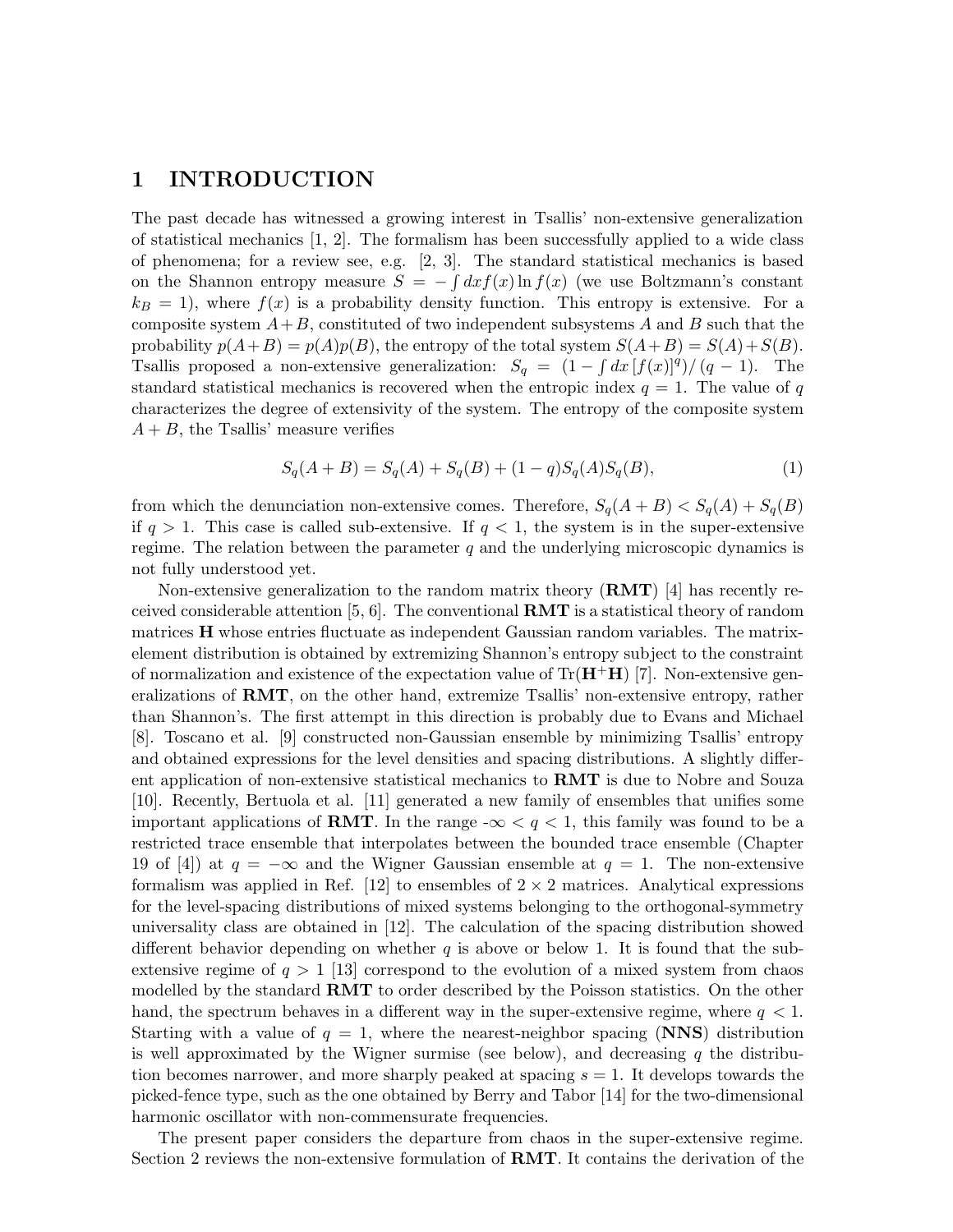level spacing distributions for super-extensive systems with and without time reversible symmetry. Section 3 is devoted to a numerical experiment in which a two-dimensional harmonic oscillator is perturbed by a random-matrix ensemble. It is shown that the super-extensive RMT provides a reasonable description of the final stage of the stochastic transition. The conclusion of this work is given in Section 4.

### 2 Non-extensive RMT

RMT replaces the Hamiltonian of the system by an ensemble of Hamiltonians whose matrix elements are independent random variables. Dyson [15] showed that there are three generic ensembles of random matrices, defined in terms of the symmetry properties of the Hamiltonian. Time-reversal-invariant quantum system are represented by a Gaussian orthogonal ensemble  $(GOE)$  of random matrices when the system has rotational symmetry and by a Gaussian symplectic ensemble (GSE) otherwise. Chaotic systems without time reversal invariance are represented by the Gaussian unitary ensemble (GUE). The dimension  $\beta$  of the underlying parameter space is used to label these three ensembles: for GOE, GUE and GSE,  $\beta$  takes the values 1, 2 and 4, respectively. Balian [7] derived the weight functions  $P_{\beta}(\mathbf{H})$  for the three Gaussian ensembles from the maximum entropy principle postulating the existence of a second moment of the Hamiltonian. He applied the conventional Shannon definition for the entropy to ensembles of random matrices as  $S = -\int d\mathbf{H}P_{\beta}(\mathbf{H}) \ln P_{\beta}(\mathbf{H})$ and maximized it under the constraints of normalization and fixed mean value of  $\text{Tr}(\mathbf{H}^{\dagger} \mathbf{H})$ and obtained

$$
P_{\beta}^{G}(\eta, \mathbf{H}) = Z_{\beta}^{-1} \exp \left[ -\eta \text{Tr} \left( \mathbf{H}^{+} \mathbf{H} \right) \right], \tag{2}
$$

which is a Gaussian distribution with inverse variance  $1/2\eta$ . Here  $Z_{\beta}^{-1}$  $\bar{\beta}^{-1}$  is a normalization constant.

The non-extensive RMT applies the maximum entropy principle, with Tsallis' entropy, to obtain matrix-element distributions that are no more independent. The Tsallis entropy is defined for the joint matrix-element probability density  $P_\beta(q, H)$  by

$$
S_q[P_\beta(q, \mathbf{H})] = \left(1 - \int d\mathbf{H} [P_\beta(q, \mathbf{H})]^q\right) / (q-1).
$$
 (3)

We shall refer to the corresponding ensembles as the Tsallis orthogonal ensemble  $(TsOE)$ , the Tsallis Unitary ensemble (TsUE), and the Tsallis symplectic ensemble (TsSE). For  $q \to 1$ ,  $S_q$  tends to Shannon's entropy, which yields the canonical Gaussian orthogonal, unitary or symplectic ensembles (GOE, GUE, GSE) [4, 7].

There are more than one formulation of non-extensive statistics which mainly differ in the definition of the averaging. Some of them are discussed in [16]. We apply the most recent formulation [17]. The probability distribution  $P_\beta(q, \mathbf{H})$  is obtained by maximizing the entropy under two conditions,

$$
\int d\mathbf{H} P_{\beta}(q, \mathbf{H}) = 1, \qquad (4)
$$

$$
\frac{\int d\mathbf{H} \left[ P_{\beta}(q, \mathbf{H}) \right]^q \text{Tr} \left( \mathbf{H}^+ \mathbf{H} \right)}{\int d\mathbf{H} \left[ P_{\beta}(q, \mathbf{H}) \right]^q} = \sigma_{\beta}^2,
$$
\n(5)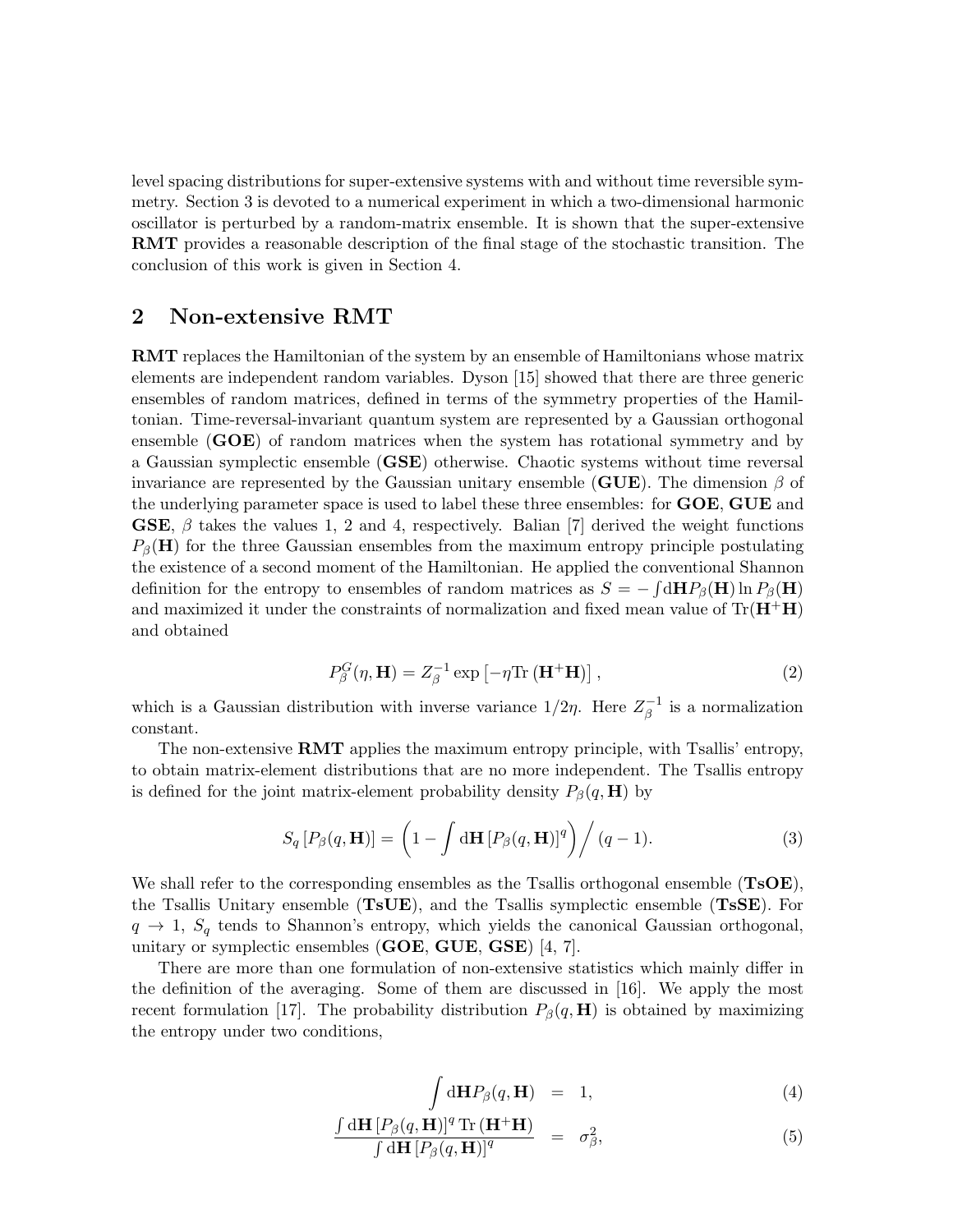where the constant  $\sigma_{\beta}$  is related to the variances of the matrix elements. The optimization of  $S_q$  with these constraints yields a power-law type for  $P_\beta(q, H)$ , which may be expressed as [12]

$$
P_{\beta}(q, \mathbf{H}) = \widetilde{Z}_q^{-1} \left[ 1 - (1 - q)\widetilde{\eta}_q \left\{ \text{Tr} \left( \mathbf{H}^+ \mathbf{H} \right) - \sigma_{\beta}^2 \right\} \right]_+^{1/(1-q)}, \tag{6}
$$

where  $\tilde{\eta}_q = \eta / \int d\mathbf{H} [P_\beta(q, \mathbf{H})]^q$ ,  $\eta$  is the lagrange multiplier associated with the constraint in Eq. (5), and  $\widetilde{Z}_q = \int d\mathbf{H} \left[1 - (1 - q)\widetilde{\eta}_q \left\{ \text{Tr} (\mathbf{H}^+ \mathbf{H}) - \sigma_\beta^2 \right. \right]$  $1^{1/(1-q)}$  $\begin{bmatrix} 1 & 1 \\ 1 & 1 \end{bmatrix}$  is a normalization constant. We use in Eq. (6) the notation  $[u]_+ = \max\{0, u\}.$ 

We now calculate the joint probability density for the eigenvalues of the Hamiltonian H. With  $H = U^{-1}XU$ , where U is a unitary matrix. For this purpose, we introduce the elements of the diagonal matrix of eigenvalues  $\mathbf{X} = \text{diag}(x_1, \dots, x_N)$  of the eigenvalues and the independent elements of  **as new variables. Then the volume element**  $(3)$  **has the form** 

$$
d\mathbf{H} = \left| \Delta_N \left( \mathbf{X} \right) \right|^\beta d\mathbf{X} d\mu(\mathbf{U}),\tag{7}
$$

where  $\Delta_N(\mathbf{X}) = \prod_{n>m} (x_n - x_m)$  is the Vandermonde determinant and  $d\mu(\mathbf{U})$  the invariant Haar measure of the unitary group [4]. In terms of the new variables,  $Tr(\mathbf{H}^+ \mathbf{H}) = \sum_{i=1}^{N} x_i^2$  so that the right-hand side of Eq.  $(7)$  is independent of the angular variables in U. Integrating Eq. (6) over  $\mu(\mathbf{U})$  yields the joint probability density of eigenvalues in the form

$$
P_{\beta}(q, x_1, \dots, x_N) = C_{\beta}(q) \left| \prod_{n > m} (x_n - x_m) \right|^{\beta} \left[ 1 - (1 - q) \eta_q \sum_{i=1}^N x_i^2 \right]^{\frac{1}{1 - q}}, \tag{8}
$$

here  $C_{\beta}$  is a normalization constant.

Analytical expressions for the nearest-neighbor spacing (NNS) distribution can be obtained for the  $2 \times 2$  matrix ensembles. For the Gaussian ensembles, this approach leads to the well-known Wigner surmises

$$
P_{\beta}(s) = a_{\beta}s^{\beta}\exp\left(-b_{\beta}s^2\right),\tag{9}
$$

where  $(a_{\beta}, b_{\beta}) = \left(\frac{\pi}{2}\right)$  $\frac{\pi}{2}, \frac{\pi}{4}$  $(\frac{\pi}{4}), (\frac{32}{\pi^2}, \frac{4}{\pi})$ π ) and  $\left(\frac{2^{18}}{36\pi}\right)$  $\frac{2^{18}}{3^6 \pi^3}, \frac{64}{9 \pi}$  $9\pi$ ) for GOE, GUE, and GSE, respectively. They present accurate approximation to the exact results for the case of  $N \to \infty$ .

We consider the non-extensive generalization of the Wigner surmises, hoping that the results present a reasonable approximation to the physically interesting cases of large N, as they do well in the case of Gaussian ensembles. We rewrite Eq. (8) for the case of  $N = 2$ , and introduce the new variable  $s = |x_1 - x_2|$  and  $X = (x_1 + x_2)/2$  to obtain

$$
P_{\beta}(q,s,X) = C_{\beta}(q)s^{\beta} \left[ 1 - (1-q)\eta_q \left( \frac{1}{2}s^2 + 2X^2 \right) \right]^{\frac{1}{1-q}}.
$$
 (10)

Now, we consider the case of  $q < 1$ . For this case, the distribution in Eq. (9) has to be complemented by the auxiliary condition that the quantity inside the square bracket has to be positive. Thus, we integrate over X from  $-z$  to z, where  $z = \sqrt{1 - \frac{1}{2}}$  $\frac{1}{2}(1-q)\eta_q s^2$ . We obtain the following expression for NNS distribution in the super-extensive regime

$$
P_{\beta}(q,s) = a_{\beta}(q)s^{\beta} \left[1 - b_{\beta}(q) s^2\right]^{\frac{1}{1-q} + \frac{1}{2}}, \qquad (11)
$$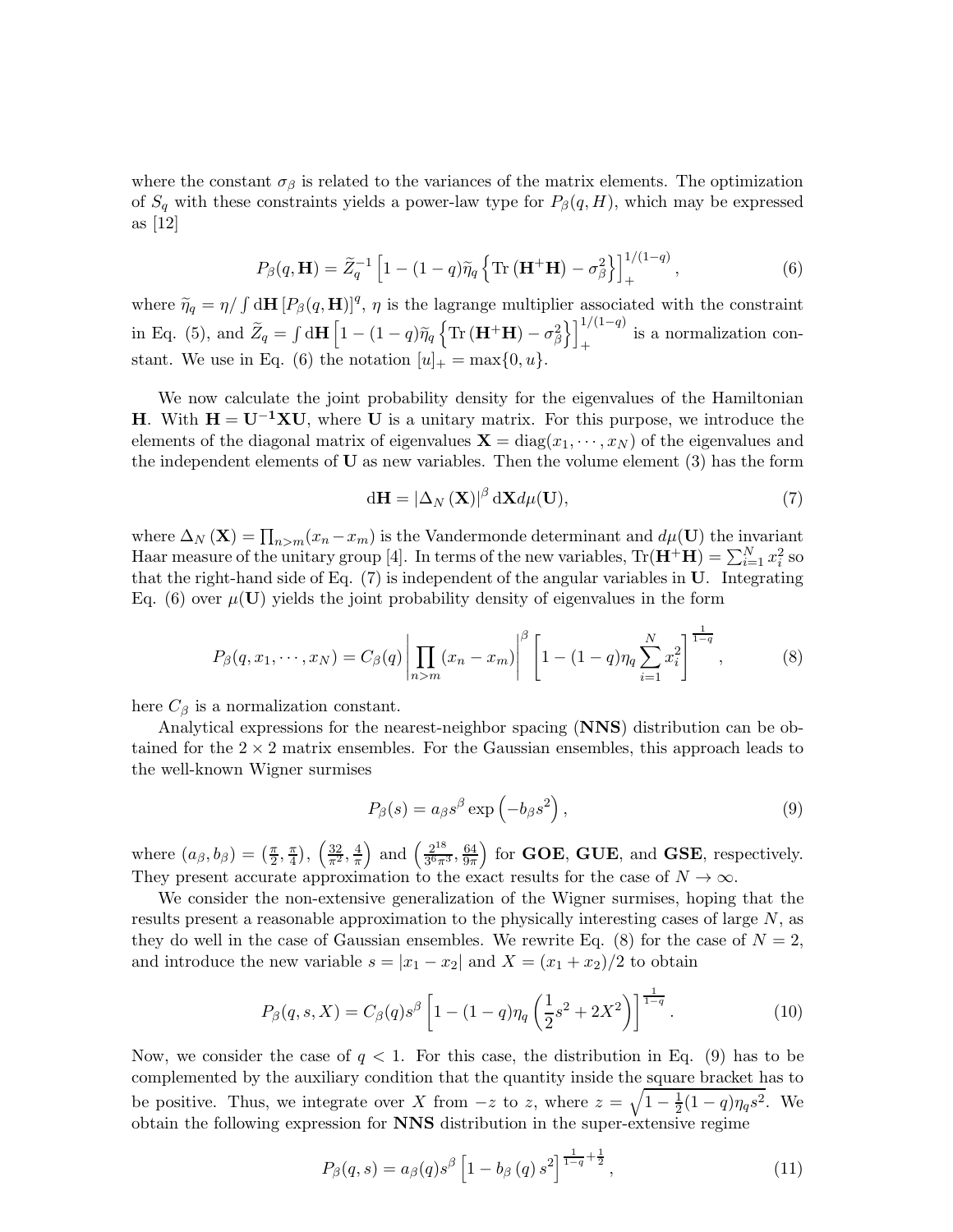where

$$
a_{\beta}(q) = \frac{2\left[b_{\beta}(q)\right]^{(\beta+1)/2} \Gamma\left(2 + \frac{\beta}{2} + \frac{1}{1-q}\right)}{\Gamma\left(\frac{\beta+1}{2}\right) \Gamma\left(\frac{3}{2} + \frac{1}{1-q}\right)},\tag{12}
$$

and

$$
b_{\beta}(q) = \left[\frac{\Gamma\left(\frac{\beta+2}{2}\right)\Gamma\left(2+\frac{\beta}{2}+\frac{1}{1-q}\right)}{\Gamma\left(\frac{\beta+1}{2}\right)\Gamma\left(\frac{5}{2}+\frac{\beta}{2}+\frac{1}{1-q}\right)}\right]^2.
$$
\n(13)

Thus, in the case of conserved time reversal symmetry when  $\beta = 1$ ,

$$
a_1(q) = \left(\frac{2}{1-q} + 3\right) b_1(q), \tag{14}
$$

$$
b_1(q) = \frac{\pi}{4} \left[ \frac{\Gamma\left(\frac{5}{2} + \frac{1}{1-q}\right)}{\Gamma\left(3 + \frac{1}{1-q}\right)} \right]^2.
$$
 (15)

In the absence of time reversal symmetry,  $\beta = 2$ , and

$$
a_2(q) = \frac{4\Gamma\left(3 + \frac{1}{1-q}\right)}{\sqrt{\pi}\Gamma\left(\frac{3}{2} + \frac{1}{1-q}\right)} \left[b_2(q)\right]^{3/2},\tag{16}
$$

$$
b_2(q) = \frac{4}{\pi} \left[ \frac{\Gamma\left(3 + \frac{1}{1-q}\right)}{\Gamma\left(\frac{7}{2} + \frac{1}{1-q}\right)} \right]^2.
$$
 (17)

### 3 Numerical experiment

It has been suggested in [12] that the super-extensive regime corresponds to the evolution of the chaotic system towards a regular regime like that of a two-dimensional irrational oscillator described by Berry and Tabor [14]. The energy eigenvalues for such a system is given by

$$
E_i = \hbar\omega\left(n + \alpha m\right),\tag{18}
$$

where  $\omega$  is the larger frequency and  $\alpha$  is the frequency ratio while i stands for the quantumnumber pair  $m$  and  $n$ . Berry and Tabor calculated 10 000 eigenvalues and constructed the histograms of  $P(s)$  for oscillators with  $\alpha = 1/\sqrt{2}$ ,  $1/\sqrt{5}$ , and  $e^{-1}$ . These histograms are compared in Fig. 1 with the spacing distribution  $P_1(0, s)$ , calculated using Eq. (11).

The figure shows that the distribution  $P_1(0, s)$  does not exactly fit the numerical histograms. This situation here is similar to the case of sub-extensive regime considered in [12, 13]. It was found in these papers that the non-extensive **RMT** cannot reproduce the Poisson distribution that described generic regular system for any value of  $q > 1$ . It can only describe the evolution of the shape spacing distribution until its peak reaches roughly half the distance from the peak position of the Wigner distribution to that of the Poisson.

We shall demonstrate that the super-extensive distribution describes the final stage of a transition from a regular harmonic dynamics to chaos in a similar way as the sub-extensive theory describes the final stage of the stochastic transition of generic regular systems [12, 13].

To show this, we shall now consider the following matrix Hamiltonian

$$
\mathbf{H}(g) = (1 - g)\mathbf{H}_{\text{HO}} + g\mathbf{H}_{\text{GOE}},\tag{19}
$$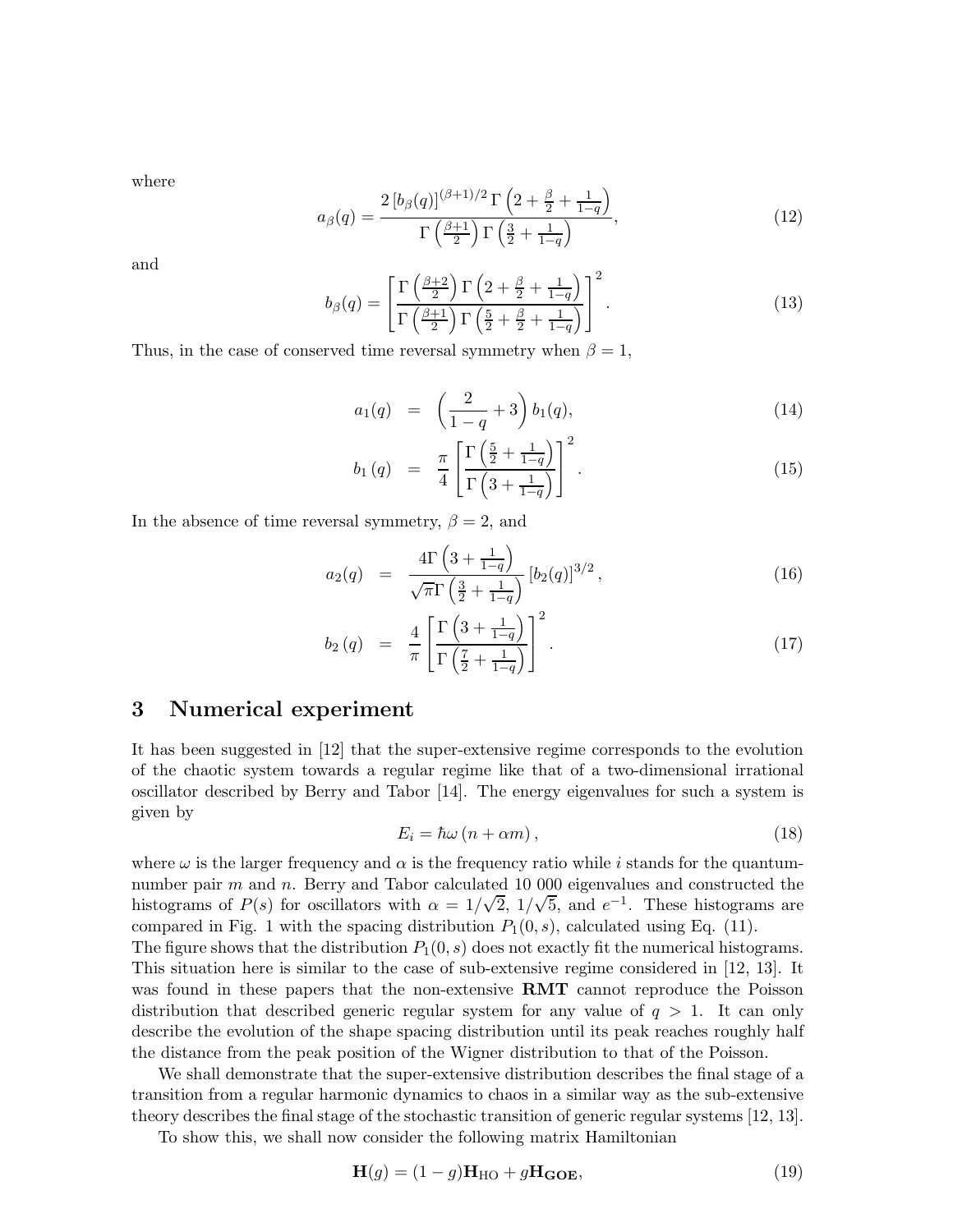

Figure 1: Comparison between NNS distributions for two-dimensional harmonic oscillators with different frequency ratios  $\alpha$  obtained by Berry and Tabor [14], and the NNS distribution of the superstatistical ensemble with  $q = 0$ .

where  $\mathbf{H}_{\text{HO}} = \text{diag}(E_i)$  is a diagonal matrix whose diagonal elements are given by Eq. (18) while  $H_{GOE}$  is a random matrix of equal dimension with entries drawn from a  $GOE$ . By varying the parameter g from 0 to 1, the Hamiltonian  $H(g)$  describes a transition from a regular harmonic-oscillator type regime to chaotic dynamics.

We have considered ensembles of 20 matrices of dimension  $200 \times 200$  representing the Hamiltonian in Eq. (19). We numerically diagonalized these matrices and calculated the NNS distributions for different values of the parameter g. We compared the resulting spacing distributions to Eq. (11) for  $\beta = 1$  and evaluated the values of the entropic index parameter q that best fit these distributions. The results are shown in Fig. 2. We see that for  $g \approx 0.02$  we approach the **GOE** distribution. Fig. 3 shows the variation of the values of the entropic index q that best fit these distributions with the strength of the  $GOE$ perturbation g stating from  $q = 0$  where  $q = 0$  and the spacing distributions take the form of picked-fence type up to values of g where q approaches 1 and the spacing distributions become that of GOE.

We have considered perturbing the two-dimensional oscillator with a **GUE**, where the Hamiltonian takes the form

$$
\mathbf{H}(g) = (1 - g)\mathbf{H}_{\text{HO}} + g\mathbf{H}_{\text{GUE}},\tag{20}
$$

Fig. 4 shows the NNS distributions of the two-dimensional oscillator perturbed by a GUE of strength g. We compare the resulting spacing distributions to Eq. (11) for  $\beta = 2$  and evaluated the values of the entropic index q that best fit these distributions. Fig. 5 shows the variation of the entropic index q with the **GUE** perturbation strength q.

From Fig. 2 and Fig. 4, we see that Eq. (11) does not exactly fit the initial stage of the transition from the regular two-dimensional oscillator dynamics but fits the final stage of the transition into both GOE and GUE. From Fig. 3 and Fig. 5, we see that the GUE limit is approached faster than the GOE limit.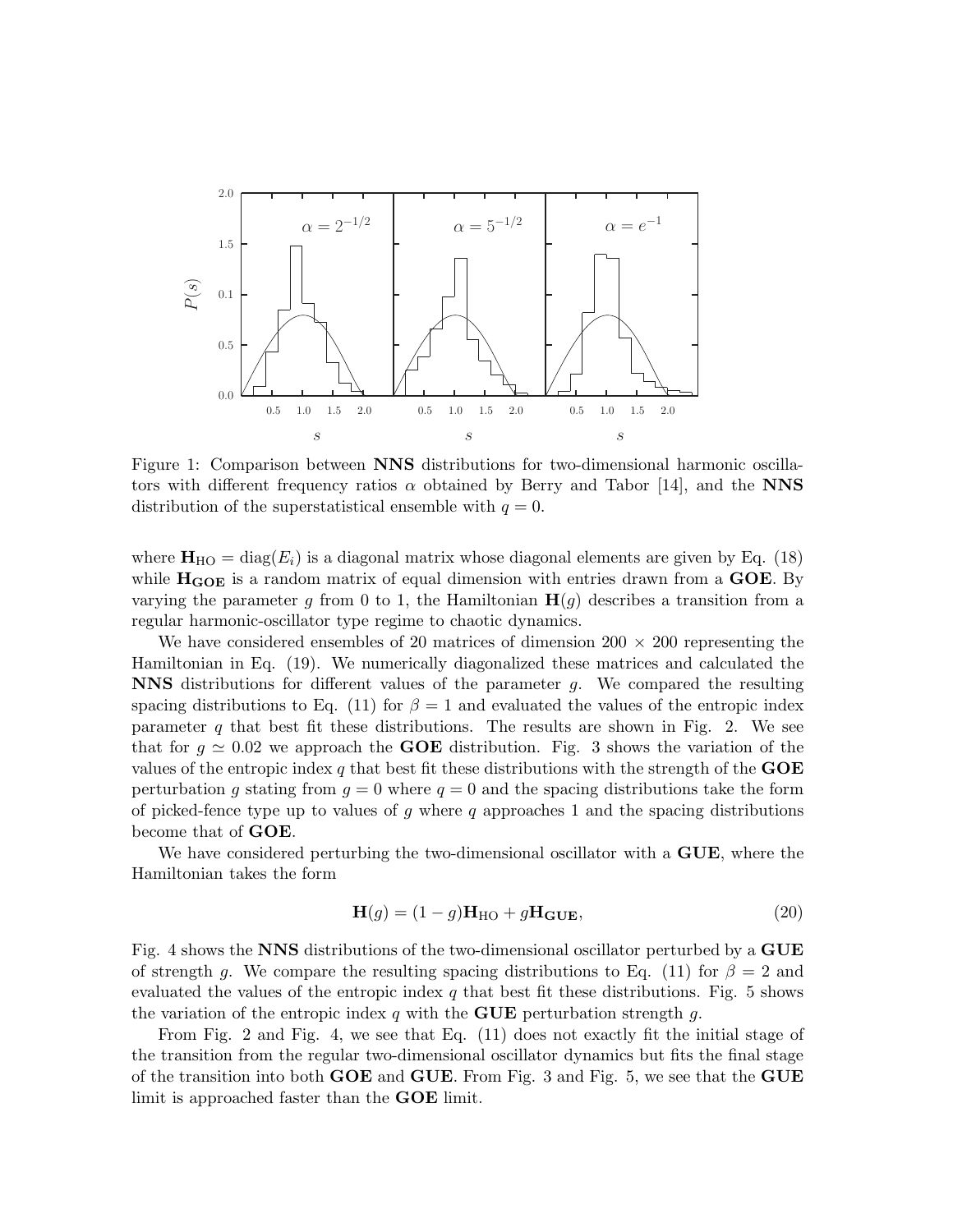# 4 Conclusion

In summary, the NNS distribution obtained from applying Tsallis statistics to RMT maps two routes for the transition from chaos to order. One leads towards the integrability described by the Poisson statistics by increasing  $q > 1$ , but ends at the edge of chaos. The other is followed by decreasing  $q$  form 1 to 0. It leads to a picket-fence type spectrum, such as the one obtained by Berry and Tabor [14] for the two-dimensional harmonic oscillator with non-commensurate frequencies.



Figure 2: NNS distributions for the Hamiltonian matrix representing a two dimensional harmonic oscillator perturbed by a  $GOE$  Eq. (19) for different values of the parameter g. Dashed curves represent fitting the histograms to Eq. (11) for  $\beta = 1$ . The values of the entropic index q that best fit these distributions are given. The solid curves are pure  $\angle GOE$ .



Figure 3: Variation the entropic index q of Eq.(11) for  $\beta = 1$  that best fits the NNS distributions of the Hamiltonian in Eq. (19) with the parameter g.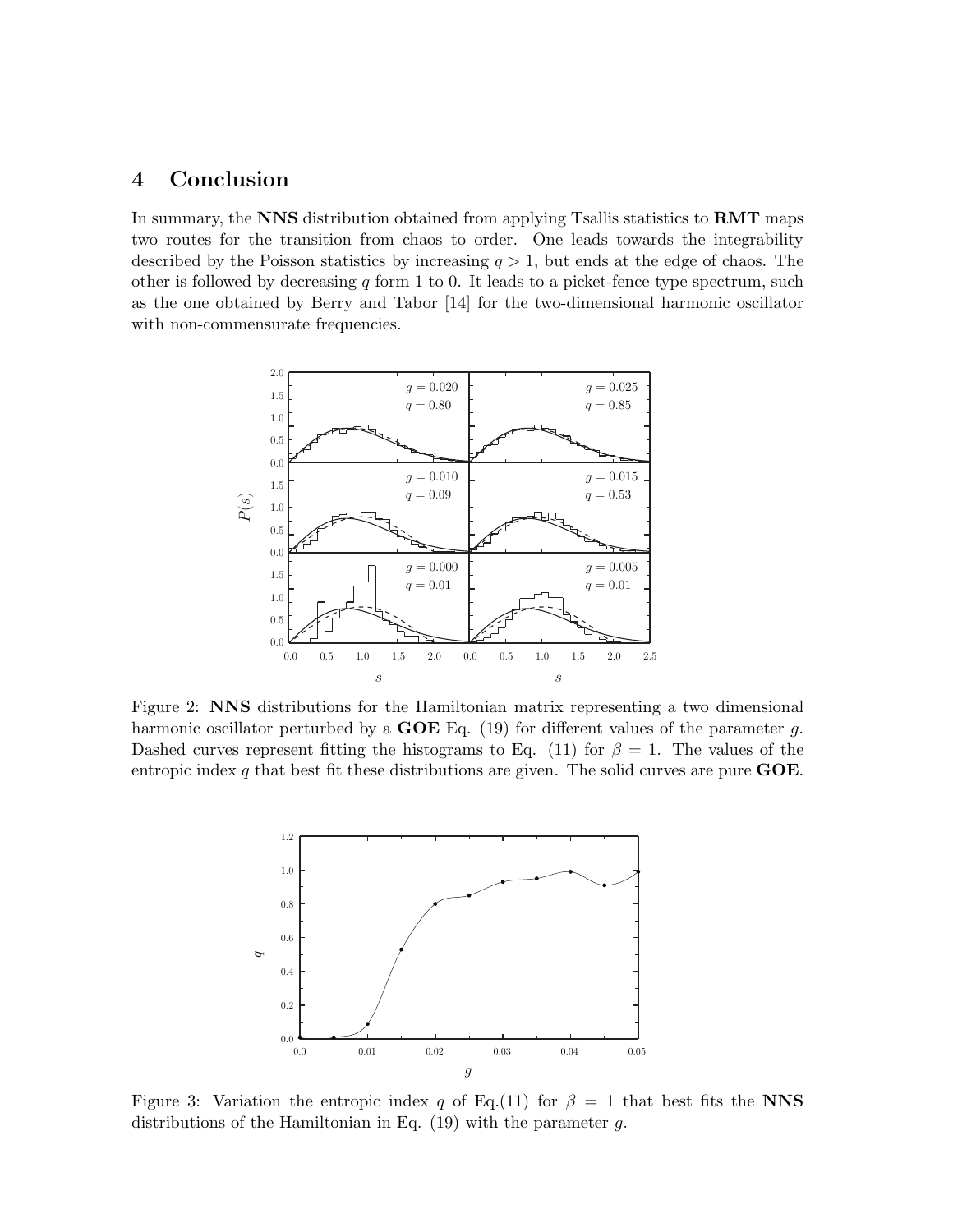

Figure 4: Same as Fig. 2, but for  $\beta = 2$  and **GUE** perturbation.



Figure 5: Same as Fig. 3, but for  $\beta = 2$  and **GUE** perturbation.